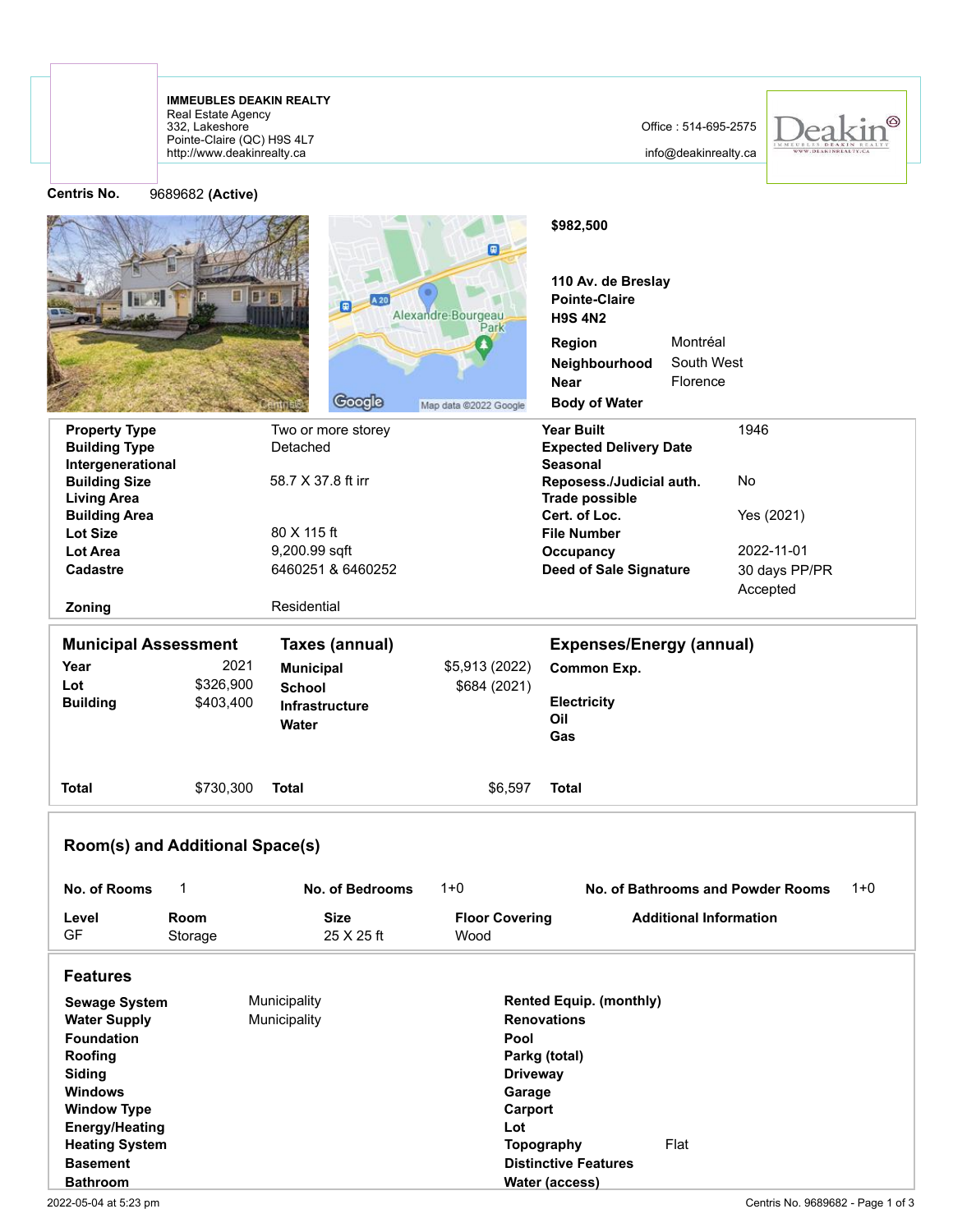| <b>Washer/Dryer (installation)</b>                                                                                                                                                                                                                                                                                                                                                                                                                                                                        | <b>View</b>                                      |                                                                                                                                   |
|-----------------------------------------------------------------------------------------------------------------------------------------------------------------------------------------------------------------------------------------------------------------------------------------------------------------------------------------------------------------------------------------------------------------------------------------------------------------------------------------------------------|--------------------------------------------------|-----------------------------------------------------------------------------------------------------------------------------------|
| <b>Fireplace-Stove</b>                                                                                                                                                                                                                                                                                                                                                                                                                                                                                    | <b>Proximity</b>                                 | Bicycle path, Commuter train,<br>Cross-country skiing, Daycare<br>centre, Elementary school, Golf,<br>High school, Highway, Park, |
| <b>Kitchen Cabinets</b>                                                                                                                                                                                                                                                                                                                                                                                                                                                                                   |                                                  | Public transportation                                                                                                             |
|                                                                                                                                                                                                                                                                                                                                                                                                                                                                                                           | <b>Building's Distinctive</b><br><b>Features</b> |                                                                                                                                   |
| <b>Equipment/Services</b>                                                                                                                                                                                                                                                                                                                                                                                                                                                                                 | <b>Energy efficiency</b>                         |                                                                                                                                   |
| <b>Restrictions/Permissions</b>                                                                                                                                                                                                                                                                                                                                                                                                                                                                           |                                                  |                                                                                                                                   |
|                                                                                                                                                                                                                                                                                                                                                                                                                                                                                                           |                                                  |                                                                                                                                   |
| <b>Inclusions</b>                                                                                                                                                                                                                                                                                                                                                                                                                                                                                         |                                                  |                                                                                                                                   |
| All appliances                                                                                                                                                                                                                                                                                                                                                                                                                                                                                            |                                                  |                                                                                                                                   |
| <b>Exclusions</b>                                                                                                                                                                                                                                                                                                                                                                                                                                                                                         |                                                  |                                                                                                                                   |
| Dining room light fixture                                                                                                                                                                                                                                                                                                                                                                                                                                                                                 |                                                  |                                                                                                                                   |
|                                                                                                                                                                                                                                                                                                                                                                                                                                                                                                           |                                                  |                                                                                                                                   |
| <b>Broker - Remarks</b>                                                                                                                                                                                                                                                                                                                                                                                                                                                                                   |                                                  |                                                                                                                                   |
| Mature west-facing double lot in the heart of the Pointe-Claire Village community. Two separate cadastral designations<br>provide a variety of redevelopment options. An opportunity to invest in one of the most desirable areas on the island. The<br>surrounding neighbourhood is seeing a revitalization with many new homes and major renovations taking place -- all driven by<br>the quality of the location, proximity to the waterfront, recreational activities, great schools, parks and more. |                                                  |                                                                                                                                   |
| Addendum                                                                                                                                                                                                                                                                                                                                                                                                                                                                                                  |                                                  |                                                                                                                                   |
| Mature west-facing double lot in the heart of the Pointe-Claire Village community. Two separate cadastral designations<br>provide a variety of redevelopment options. An opportunity to invest in one of the most desirable areas on the island. The<br>surrounding neighbourhood is seeing a revitalization with many new homes and major renovations taking place -- all driven by<br>the quality of the location, proximity to the waterfront, recreational activities, great schools, parks and more. |                                                  |                                                                                                                                   |
| Sale without legal warranty of quality, at the buyer's risk and peril                                                                                                                                                                                                                                                                                                                                                                                                                                     |                                                  |                                                                                                                                   |
| <b>Seller's Declaration</b>                                                                                                                                                                                                                                                                                                                                                                                                                                                                               | Yes SD-12896                                     |                                                                                                                                   |
| <b>Source</b>                                                                                                                                                                                                                                                                                                                                                                                                                                                                                             |                                                  |                                                                                                                                   |

IMMEUBLES DEAKIN REALTY, Real Estate Agency

This is not an offer or promise to sell that could bind the seller to the buyer, but an invitation to submit such offers or promises.